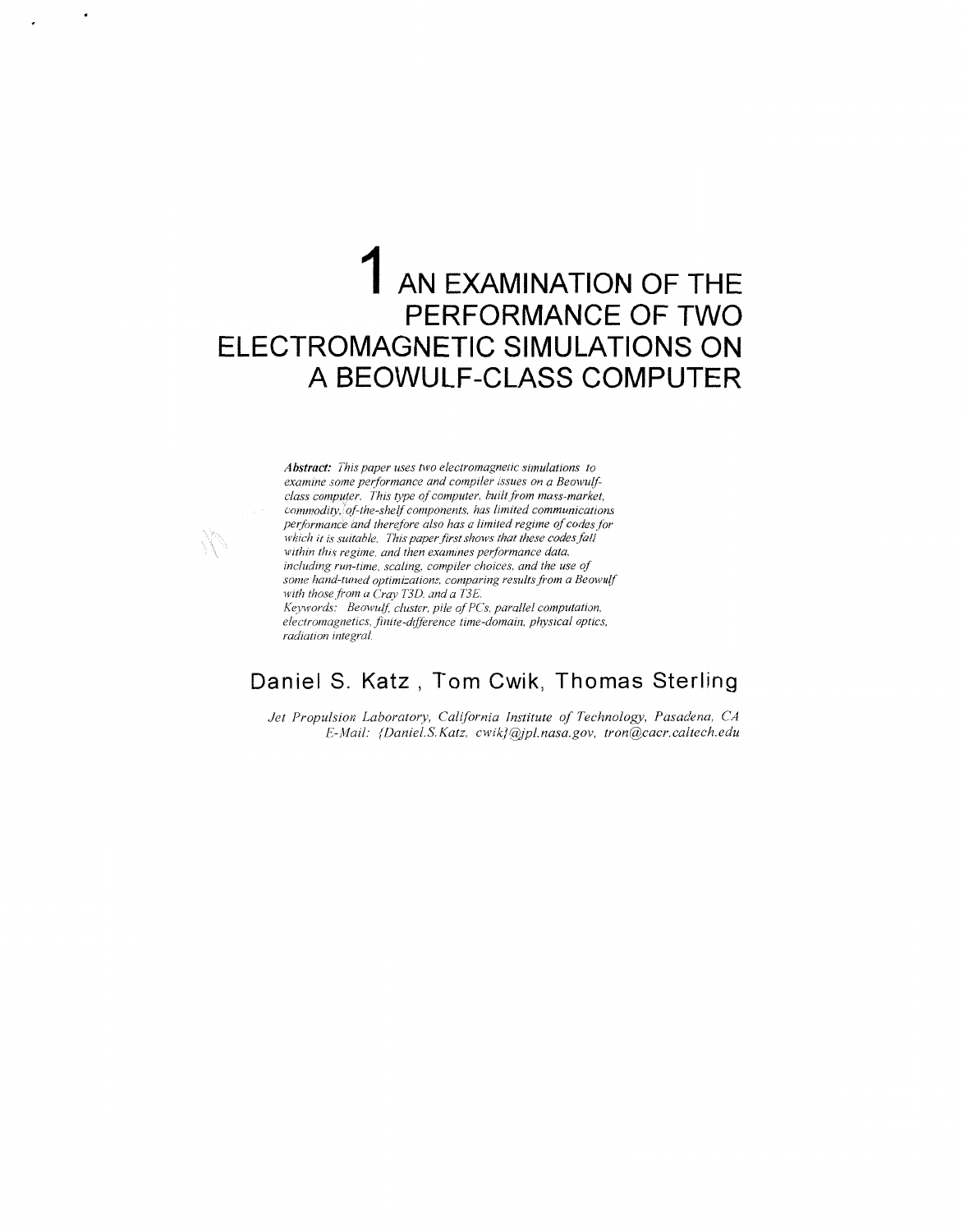#### **1 .I INTRODUCTION**

A typical small Beowulf system, such as the machine at the Jet Propulsion Laboratory (JPL) may consist of 16 nodes interconnected by 100Base-T Fast Ethernet. Each node may include a single Intel Pentium Pro 200 MHz microprocessor, 128 MBytes of DRAM, 2.5 GBytes of IDE disk, and PC1 bus backplane, and an assortment of other devices. At least one node will have a video card, monitor, keyboard, CD-ROM, floppy drive, and so forth. But the technology is evolving so fast and price performance and price feature curves are changing so fast that no two Beowulfs ever look exactly alike. Of course, this is also because the pieces are almost always acquired from a mix of vendors and distributors. The power of *de facto* standards for interoperability of subsystems has generated an open market that provides a wealth of choices for customizing one's own version *of*  Beowulf, or just maximizing cost advantage as prices fluctuate among sources. Such a system will run the Linux (Husain et al., 1996) operating system freely available over the net or in low-cost and convenient CD-ROM distributions. In addition, publicly available parallel processing libraries such as MPI (Snir et al., 1996) and PVM (Giest et al., 1994) are used to harness the power of parallelism for large application programs. **A** Beowulf system such as described here, taking advantage of appropriate discounts, costs about \$30K including all incidental components such as low cost packaging.  $\sim$ /

as the number of processors grows, the choice of communications network is no longer as clear. (If the machine can use a crossbar that can support the entire machine, the choice is simply to use that crossbar switch.) Many choices exist *of*  various topologies of small and large switches and hubs, and combinations thereof. At this time, there is no clearly typical medium to large Beowulf system, since

Naegling, the Beowulf-class system at the California Institute of Technology, which currently has 140 nodes, has had a number of communications networks. The first was a tree of 8- and 16-port hubs. At the top of the tree was a standard 100 Mbit/s 16-port crossbar, with full backplane bandwidth. Each port of this was connected to a hub. Each hub had 100 Mbit/s ports connected to 8 or 16 computers; however, the backplane bandwidth of each hub was also 100 Mbit/s. The second topology used additional 16-port crossbars at the low level of the tree, where 15 ports of each crossbar were connected to computers, and the last port was connected to a high-level crossbar. A third network (which is the current topology) involves 2 80-port switches, connected by 4 Gbit/s links. Each switch is intended to have 100 Mbit/s ports and full backplane bandwidth. More details about how this network performs will be discussed in the two results sections.

The Beowulf approach represents a new business model for acquiring computational capabilities. It complements rather than competes with the more conventional vendor-centric systems-supplier approach. Beowulf is not for everyone. Any site that would include a Beowulf cluster should have a systems administrator already involved in supporting the network of workstations and PCs that inhabit the workers' desks. Beowulf is a parallel computer, and as such, the site must be willing to run parallel programs, either developed in-house or acquired fiom others. Beowulf is a loosely coupled, distributed memory system, running message-passing parallel programs that do not assume a shared memory space across processors. Its long latencies require a favorable balance of computation to communication and code written to balance the workload across processing nodes. Within the constrained regime in which Beowulf is appropriate, it should provide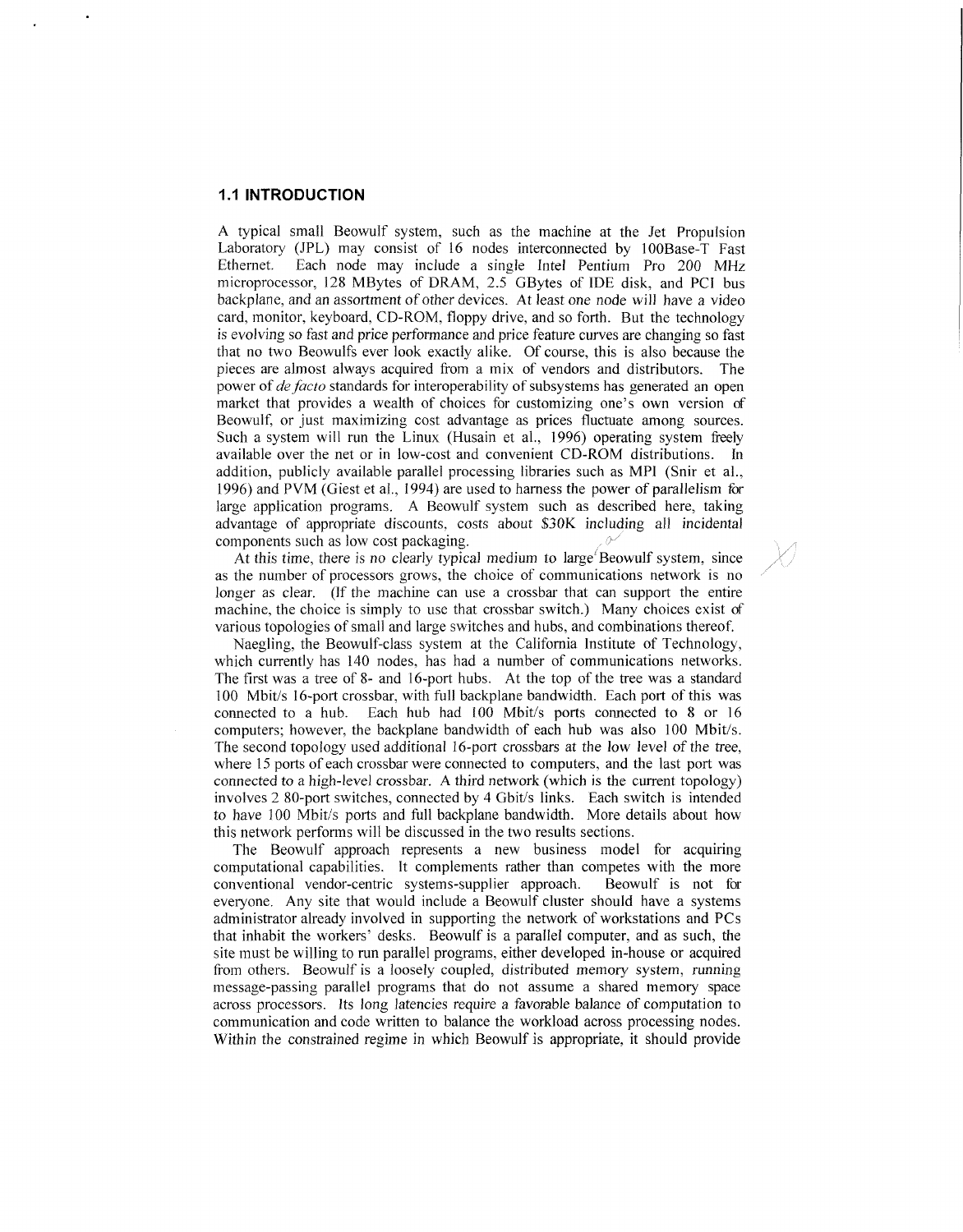the best performance to cost and often comparable perfonnance per node to vendor offerings (Katz, et. al., 1998). This paper will examine two electromagnetic simulation codes which fit within this regime.

#### **1.2 PHYSICAL OPTICS SIMULATION**

The first code described in this paper (Imbriale and Cwik, 1994) is used to design and analyze reflector antennas and telescope systems. It is based simply on a discrete approximation of the radiation integral (Imbriale and Hodges, 1991). This calculation replaces the actual reflector surface with a triangularly faceted representation so that the reflector resembles a geodesic dome. The Physical Optics (PO) current is assumed to be constant in magnitude and phase over each facet so the radiation integral is reduced to a simple summation. This program has proven to be surprisingly robust and useful for the analysis of arbitrary reflectors, particularly when the near-field is desired and the surface derivatives are not known.

Because of its simplicity, the algorithm has proven to be extremely easy to adapt to the parallel computing architecture of a modest number of large-grain computing elements. The code was initially parallelized on the Intel Paragon, and has since been ported to the Cray T3D, T3E, and Beowulf architectures.

For generality, the code considers a dual-reflector calculation, as illustrated in Figure 1, which can be thought of as three sequential operations: (1) computing the currents on the first (sub-) reflector using the standard PO approximation: (2) computing the currents on the second (main) reflector by utilizing the currents on the first (sub-) reflector as the field generator; and (3) computing the required observed field values by summing the fields from the currents on the second (main) reflector. The most time-consuming part of the calculation is the computation of currents on the second reflector due to the currents on the first, since for N triangles on the first reflector. each of the M triangles on the second reflector require an Nelement sum over the first. At this time, the code has been parallelized by distributing the M triangles on the second reflector, and having all processors store all the currents on the N triangles of the first reflector (though the computation of the currents of the first reflector is done in parallel.) Also, the calculation of observed field data has been parallelized. So, the three steps listed above are all performed in parallel. There are also sequential operations involved, such as 1/0 and the triangulation of the reflector surfaces, some of which potentially could be performed in parallel, but this would require a serious effort, and has not been done at this time.

This code is written in FORTRAN, and has been parallelized using MPI. Communication is required in two locations of the code. At the end of the first step, after each processor has computed a portion of the currents on the first reflector, the currents must be broadcast to all the processors. While this may be done in many ways, a call to *MPl-Allgathew* is currently used. During the third step, each processor calculates a partial value for each final observed field, by integrating over the main reflector currents local to that processor. **A** global sum (an *MPI-Reduce*  call) is required to compute the complete result for each observed field value. Since there are normally a number of far fields computed, currently there are that number of global sums. These could be combined into a single global sum of larger length, but this has not been done at this time, since the communication takes up such a small portion of the overall run time.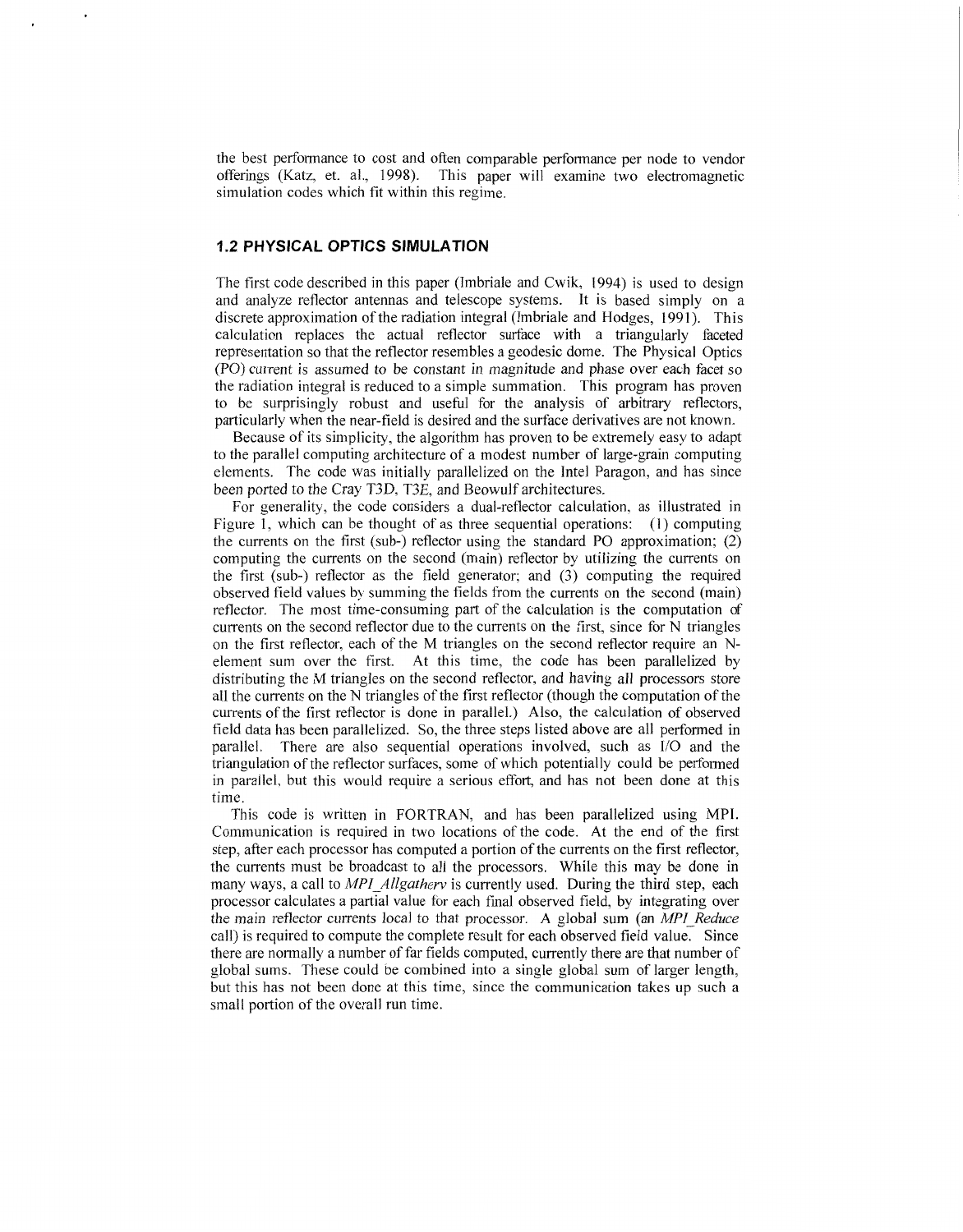

Figure 1. The dual reflector Physical Optics problem, showing the source, the two reflectors, and the observation points.

### **1.3 FDTD SIMULATION**

The Finite-Difference Time-Domain (FDTD) code (Taflove, 1995) studied here is a fairly simple example of a time-stepping partial differential equation (PDE) solution over a physical problem domain which is distributed over the memory of a mesh *of*  processors. In traditional FDTD electromagnetic codes, there are generally six field unknowns which are staggered in time and space. For the purposes of this paper, they can be thought of as residing in a spatial cell, where each cell is updated at each time step. This particular code adds two specific features. First, each field component is split into two sub-components which are stored in memory and updated separately. This is done in order to implement a boundary condition (Berenger 1994). Second, the parallelization that was done for this code tried to reduce the required communication, and therefore redundantly updates some of the sub-components on the face of each processor's domain, and communicates only four of the sub-components on each face.

This code is written in FORTRAN using MPI. The decomposition performed is two-dimensional (in x and y), whiie the spatial region modeled is threedimensional. The processors are mapped into a two-dimensional Cartesian mesh using MPI's facilities for Cartesian communicators, and each processor models a physical domain that contains a subset of the entire physical domain in x and y, and the entire domain in z. Because of this, at each time each processor swaps one face (a complete y-z plane) of four sub-components in the  $\pm x$  direction, and one face (a complete x-z plane) of four other sub-components in the  $\pm$ y direction. The communication is done as follows: each processor issues an *MPI-IRecv* call to each neighboring processor (usually 4, except on the edges of the processor mesh); each processor fills and sends a buffer in each appropriate direction, suing an *MPI-SSend*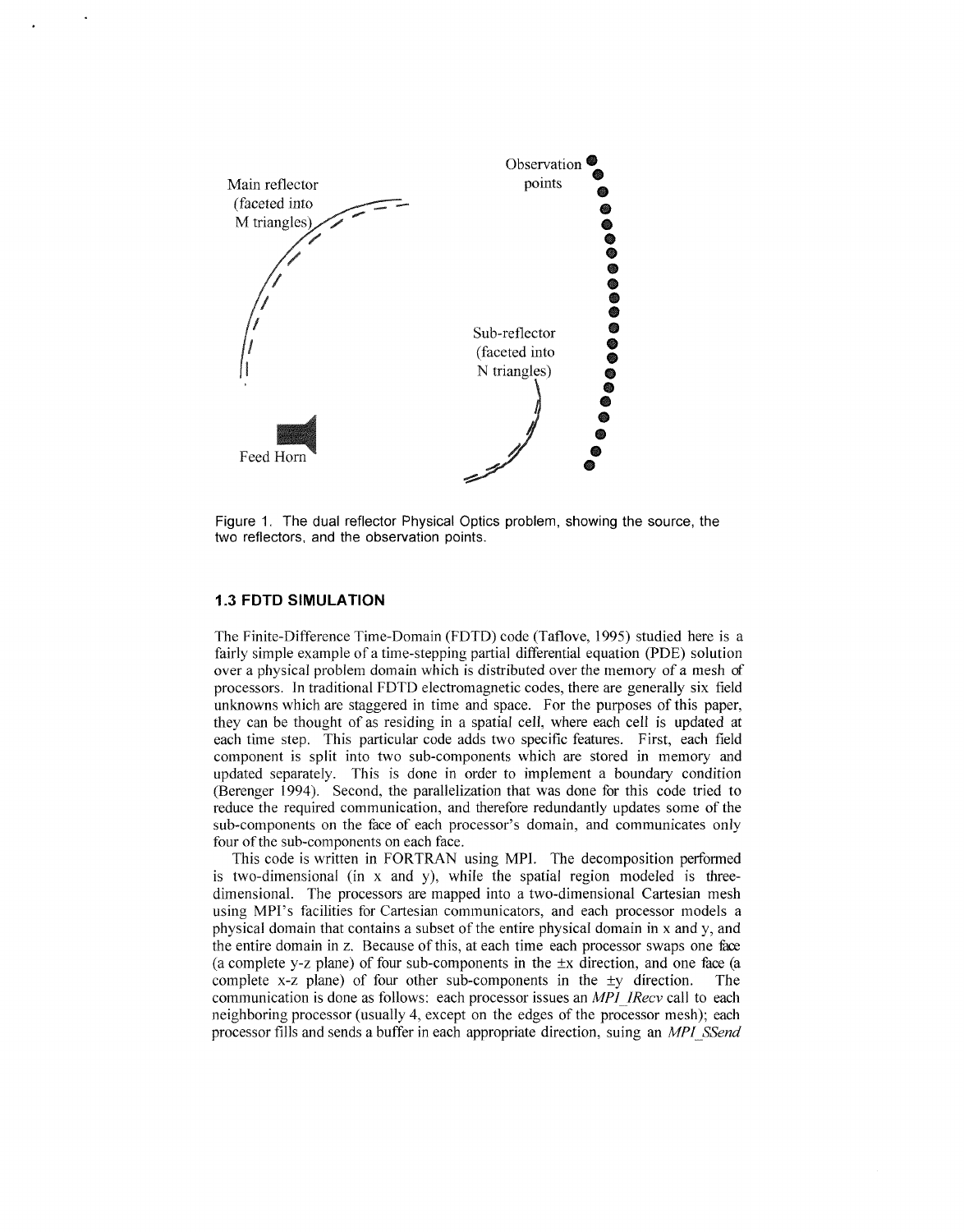call; and finally, each processor does a number of *MPl-Wait* operations, followed by unpacking the received data. This combination of calls should produce no additional buffering of data, since the program is already doing some in an effort to reduce the number of messages.

# **1.4** PO **RESULTS**

Timing results for the PO code in this paper are presented by breaking down the overall timing into three parts. Part I is input I/O and triangulation of the main reflector surface, some of which is done in parallel. No communication occurs in part 1. Part I1 is triangulation of the sub-reflector surface (sequential), evaluation *of*  the currents on the sub-reflector (parallel), and evaluation of the currents on the main reflector (parallel). A single *MPI Allgatherv* occurs in part II. Part III is evaluation of the observed fields (parallel) and I/O (on only one processor). **A** number of 3 word global sums occur in part **111,** one for each observation point. In the test cases used here, there are 122 observation points. The Beowulf results are from the 16 node system, using the GNU g77 compiler.

Two different compilers were compared (Gnu g77 and Absoft f77) on the Beowulf system. One set of indicative results from these runs are shown in Table 1. For this code, the Absoft compiler produced code that was approximately 30% faster, and this compiler was used hereafter.

It should be mentioned that the computation of the radiation integral in two places (in parts **I1** and **111)** originally had code of the form:

CEJK =  $CDEXP$  ( - AJ \* AKR),

where  $AJ = (0. d0, 1. d0)$ . This can be changed to:

CEJK =  $DCMPLX (DCOS (AKR)$ , - $DSIN (AKR)$ ).

On the T3D. these two changes led to improved results (the run-times were reduced by 35 to 40%,) which are shown in this paper. When these changes were applied to the Beowulf code using the second compiler, no significant performance change was observed, leading to the conclusion that one of the optimizations performed by this compiler was similar to this hand-optimization.

| Number of  | Compiler |      |       | Compiler $\angle$ |      |       |
|------------|----------|------|-------|-------------------|------|-------|
| Processors |          |      |       |                   |      |       |
|            | 0.0850   | 64 i | .64   | 0.0482            | 46.4 | 0.937 |
|            | 0.0515   |      | 0.431 | 0.0303            |      |       |
|            | 0.0437   |      |       | 0.0308            |      |       |

Table 1. The effect of a two Beowulf compilers (gnu g77 and Absoff f77), shown by timing results (in minutes) for PO code, for M=40,000, N=4,900.

It may be observed from Tables *2,* 3, and 4 that the Beowulf code performs slightly better than the T3D code, both in terms of absolute performance as well as scaling from 1 to 64 processors. ([Tables](#page-5-0) *2* and 3 contain results obtained on Hyglac, and Table 4 contains results obtained on Naegling.) This performance difference can be explained by the faster CPU on the Beowulf versus the T3D, and the very simple and limited communication not enabling the T3D's faster network to influence the results. The scaling difference is more a function of 1/0, which is both more direct and more simple on the Beowulf, and thus faster. By reducing this part of the sequential time, scaling performance is improved. Another way to look at this is to compare the results in the three tables. Clearly, scaling is better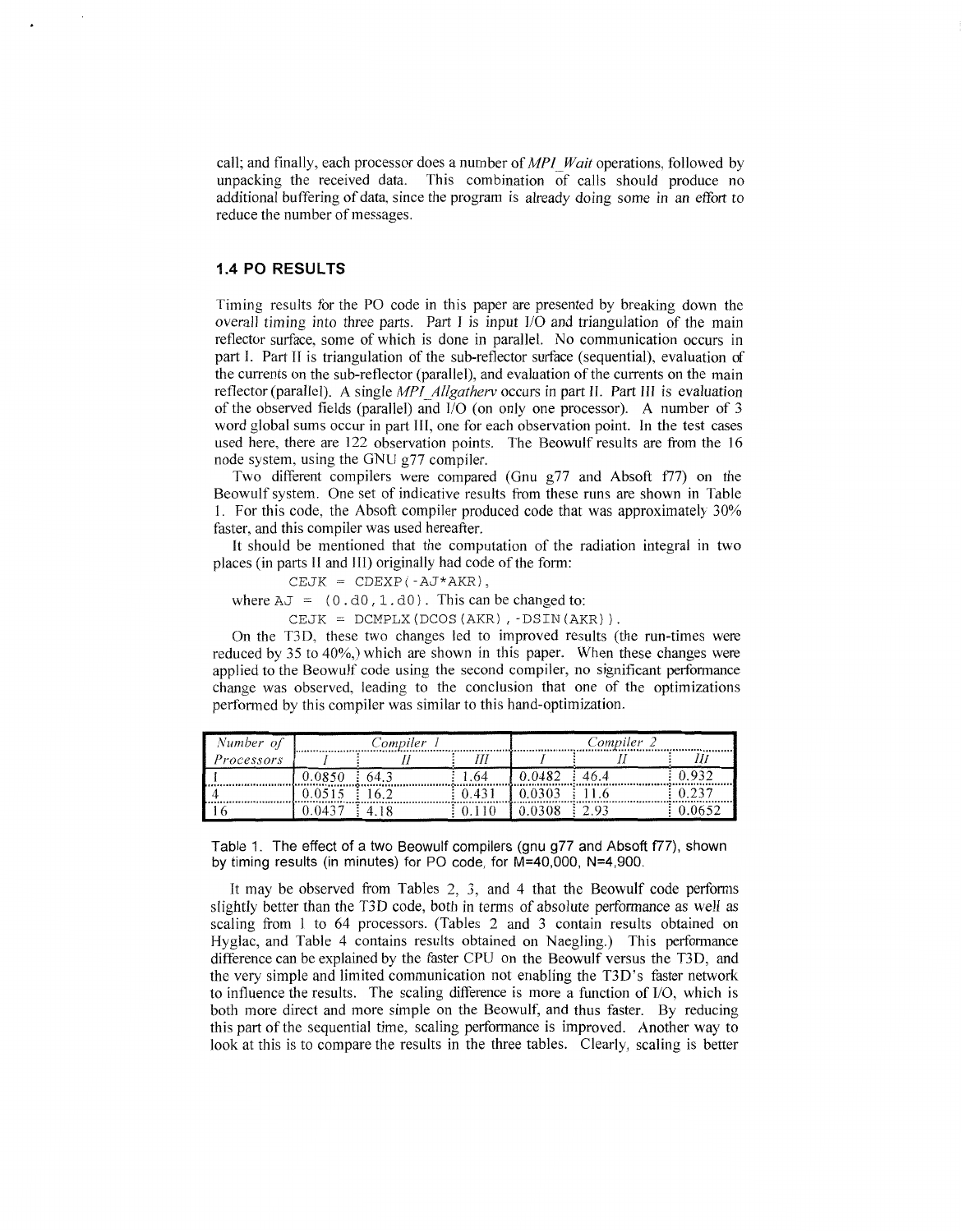<span id="page-5-0"></span>in the larger test case, in which I/O is a smaller percentage of overall time. It is also clear that the communications network used on Naegling is behaving as designed for the PO code running on 4. 16, or 64 processors. Since the majority *of*  communication is single word global sums, this basically demonstrates that the network has reasonable latency.

| Number of  | <i>Beowult</i> |  |      |                                      |     |  |
|------------|----------------|--|------|--------------------------------------|-----|--|
| Processors |                |  |      |                                      |     |  |
|            |                |  | 56.0 |                                      | 249 |  |
|            | .85            |  | 14.2 | 8.94                                 |     |  |
|            |                |  | . 86 | $\times$ Q <sup><math>-</math></sup> |     |  |

Table 2. Timing results (in seconds) for PO code, for M=40,000, N=400.

| Number of  | Beowulf |            |       |       |            |             |
|------------|---------|------------|-------|-------|------------|-------------|
| Processors |         |            |       |       |            |             |
|            | 0.0482  | $-1464$    | 0.932 | 0.254 | : 48.7     | 0.941       |
|            | 0.0303  | $\pm$ 11.6 | 0.237 | 0.149 | $\pm 12.2$ | $\pm 0.240$ |
|            |         | 2.93       |       |       | : 3.09     | 0.074c      |

Table **3.** Timing results (in minutes) for PO code, for M=40,000, N=4,900.

| Number of  | Beowulf |                    |       |       |      |                   |
|------------|---------|--------------------|-------|-------|------|-------------------|
| Processors |         |                    |       |       |      |                   |
|            | 0.0950  | $\frac{1}{2}$ 94.6 | 0.845 | 0.546 |      | 0.965             |
|            | 0.0992  | : 239              | 0.794 | 0.463 | 25.6 | 0.35 <sup>5</sup> |
|            |         |                    | 0.54  |       | 693  |                   |

Table 4. Timing results (in minutes) for PO code, for M=160,000, N=10,000.

Tables *5,* 6. and *7* show comparisons of complete run time for the 3 test problems sizes, for the Beowulf, T3D. and T3E-600 systems. These demonstrate good performance on the two Beowulf-class machines when compared with the T3D in terms of overall performance, as well as when compared with the T3E-600 in terms of price-performance. For all three test cases, the Beowulf scaling is better than the T3D scaling, but the results are fairly close for the largest test case, where the Beowulf being used is Naegling. This can be explained in large part by I/O requirements and timings on the various machines. The I/O is close to constant for all test cases over all machine sizes, so in some way it acts as serial code that hurts scaling performance. The *IiO* is the fastest on Hyglac, and slowest on the T3D. This is due to the number of nodes being used on the Beowulf machines, since disks are NFS-mounted, and the more nodes there are, the slower the performance is using NFS. The T3D forces all I/O to travel through its Y-MP front end, which causes it to be very slow. Scaling on the T3D is generally as good as the small Beowulf, and faster than the large Beowulf, again due mostly to I/O. It may be observed that the speed-up of the second test case on the T3E is superlinear in going from **1** to 4 processors. This is probably caused by a change in the ratio of some of the size of some of the local arrays to the cache size dropping below 1.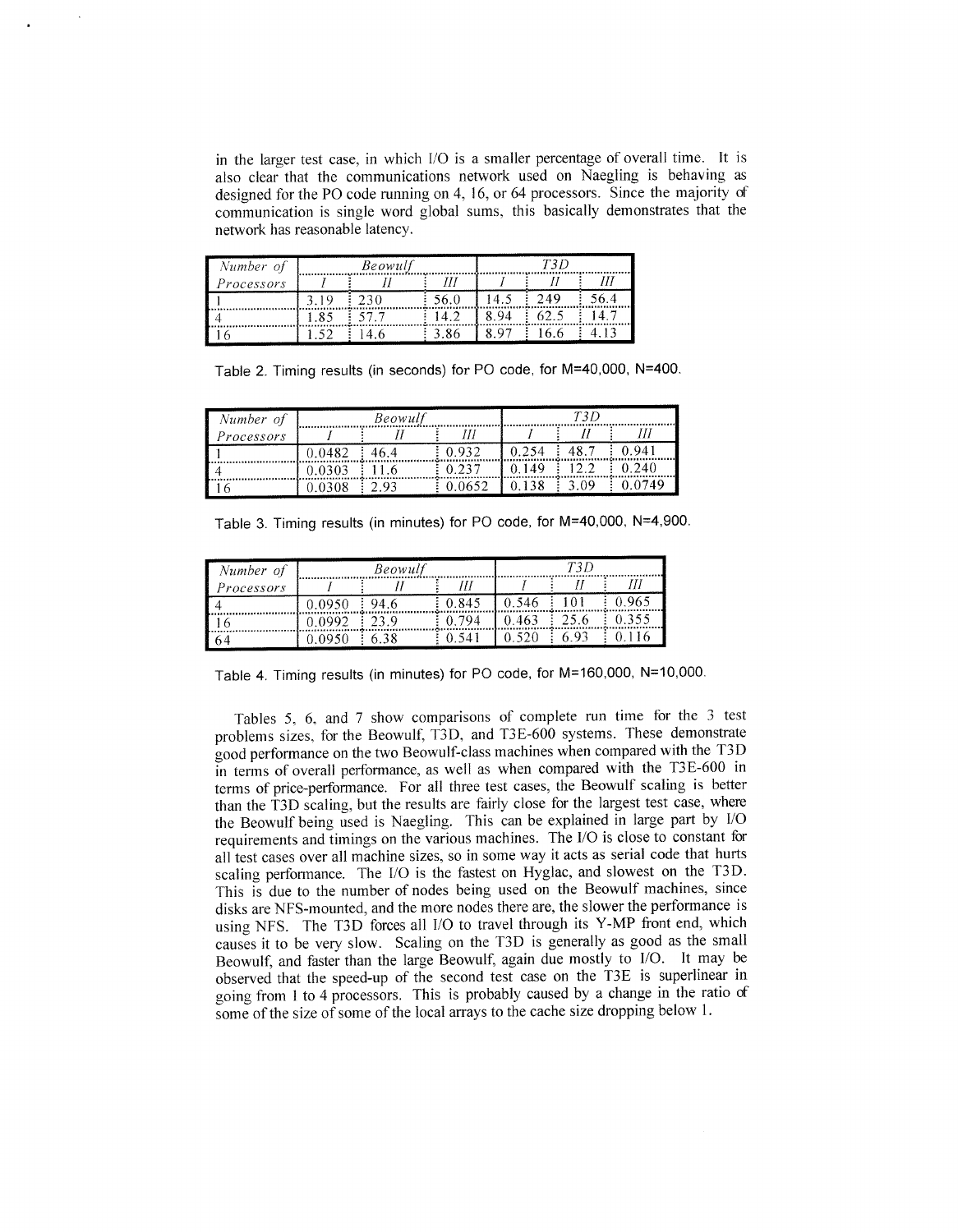| Number of<br>Processors | Beowulf<br>(Hvglac) | Cray<br>13D | Crav<br>$T3E - 600$ |
|-------------------------|---------------------|-------------|---------------------|
|                         | 289                 | 320         | 107                 |
|                         | 73.8                | 86.1        | 29.6                |
|                         | 20 O                |             | 836                 |

Table 5. Timing results (in seconds) for complete PO code, for M=40,000, N=400.

| Number of<br>Processors | Beowulf<br>(Hyglac) | Crav<br>T3D | Cray<br><i>T3E-600</i> |
|-------------------------|---------------------|-------------|------------------------|
|                         | 47.4                | 49.4        | 18.4                   |
|                         |                     | 126         | 443                    |
|                         | 3.03                | 3.30        | 1 14                   |

Table 6. Timing results (in minutes) for complete PO code, for M=40,000,  $N = 4.900$ .

| Number of<br>Processors | Beowulf<br>(Naegling) | Cray<br>T3 D | Cray<br>$T3E-600$ |
|-------------------------|-----------------------|--------------|-------------------|
|                         | 95.5                  |              | -35.1             |
|                         | 24.8                  | 26.4         | 3.84              |
|                         |                       |              | 2.30              |

Table *7.* Timing results (in minutes) for complete PO code, for M=160,000, N=10.000.

**A** hardware monitoring tool was used on the T3E to measure the number of floating point operations in the M=40,000, N=4,900 test case as  $1.32 \times 10^{11}$  floating point operations. This gives a rate of 46, 44, and 120 MFLOP/s on one processor of the Beowulf, T3D, and T3E-600 respectively. These are fairly good (23,29, and 20% of peak, respectively) for RISC processors running FORTRAN code.

## **1.5 FDTD RESULTS**

**All** FDTD results that are shown in this section use a fixed size local (per processor) grid, of  $69\times69\times76$  cells. The overall grid sizes therefore range from  $69 \times 69 \times 76$  to  $552 \times 552 \times 76$  (on 1 to 64 processors). (All Beowulf results are from Naegling.) This is the largest local problem size that may be solved on the T3D, and while the other machines have more local memory and could solve larger problems, it seems more fair to use the same amount of local work for these comparisons. In general, the FDTD method requires 10 to 20 points per wavelength for accurate solutions, and a boundary region of 10 to 20 cells in each direction is also needed. These grid sizes therefore correspond to scattering targets ranging in size from  $5 \times 5 \times 5$  to  $53 \times 53 \times 5$  wavelengths.

Both available compilers were used on the Beowulf version of the FDTD code. While the results are not tabulated in this paper, the Gnu g77 compiler produced code which ran faster than the code produced by the Absoft f77 compiler. However,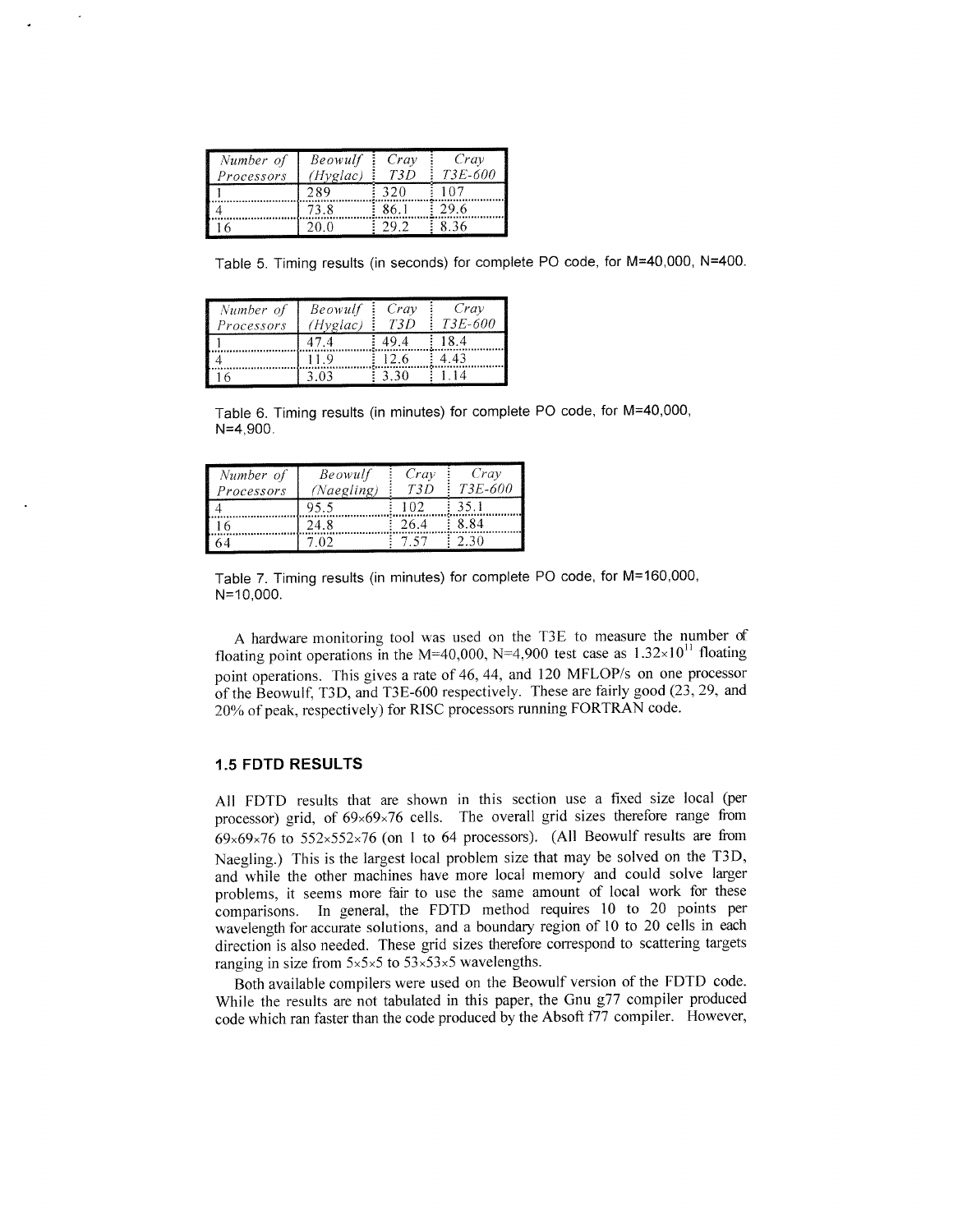the results were just a few percent different, rather than on the scale of the differences shown by the PO code. **All** results shown here are from the Gnu g77 compiler.

Table 8 shows results on various machines and various numbers of processors in units of CPU seconds per simulated time step. Complete simulations might require hundreds to hundreds of thousands time steps, and the results can be scaled accordingly, if complete simulation times are desired. Results are shown broken into computation and communication times, where communication includes send, receive, and buffer copy times.

| Number of  | Beowulf       | Crav                                                   | Cray          |
|------------|---------------|--------------------------------------------------------|---------------|
| Processors |               | T3D                                                    | T3E-600       |
|            | $2.44 - 0.0$  | $\frac{1}{2}$ 2.71 - 0.0                               | $0.851 - 0.0$ |
|            | $2.46 - 0.12$ | $\frac{1}{2}$ 2.79 - 0.026 $\frac{1}{2}$ 0.859 - 0.019 |               |
|            | $2.46 - 0.28$ | $\frac{1}{2}$ 2.79 - 0.024 $\frac{1}{2}$ 0.859 - 0.051 |               |
|            | 2.46 - 0.51   | $\frac{1}{2}$ 2.74 - 0.076 $\frac{1}{2}$ 0.859 - 0.052 |               |

Table 8. Timing results (in computation - communication CPU seconds per time step) for FDTD code, for fixed problem size per processor of  $69\times69\times76$  cells.

It is clear that the Beowulf and T3D computation times are comparable, while the T3E times are about 3 times faster. This is reasonable, given the relative clock rates (200, 150, and 300 MHz) and peak performances (200, 150, 600 MFLOP/s) of the CPUs. **As** with the PO code, the T3D attains the highest fraction of peak performance, the higher clock rate of the Beowulf gives it a slightly better performance than the T3D, and the T3E obtains about the same fraction of peak performance as the Beowulf. As this code has much more communication that the PO code, there is a clear difference of an order of magnitude between the communication times on the Beowulf and the T3D and T3E. However, since this is still a relatively small amount of communication as compared with the amount of computation, it doesn't really effect the overall results.

The communications portion of the results from the Beowulf runs deserve firther discussion. The choice of communication network to use on Naegling was always difficult. For any Beowulf-class machine, the most general choice of network is a large switch that provides good latency and bandwidth between any pair of ports, while providing full backplane bandwidth between all the ports. Observing the current marketplace, is appears that this is hard to build (at a reasonable cost) for large numbers of ports. Today, it is not clear that anyone has succeeded for a machine of Naegling's size (100-150 nodes at various times).

The current network on Naegling breaks the ports into groups of 20. The hardware for the first two groups were recently upgraded, and the hardware for the remaining groups will be upgraded in coming days. These changes in hardware have created a situation where the communication times are not constant fiom one day to the next, and additionally, for large runs, there can be a variation from one run to the next on the same day. Multiple runs on 4 and 16 nodes produced communication times that varied only within a few percent, while three successive 64-node runs that were most recently performed produced communication times *of*  0.67, 0.55, and 0.31 (seconds per time step.) These numbers were averaged to obtain the 0.51 used in Table **8,** though it could be argued that once the hardware problems are solved, 0.3 1 (or lower) should be produced consistently. (Note: the current problems appear to be in bandwidth, only; latencies both are acceptable and have not been observed to vary more than a few percent.)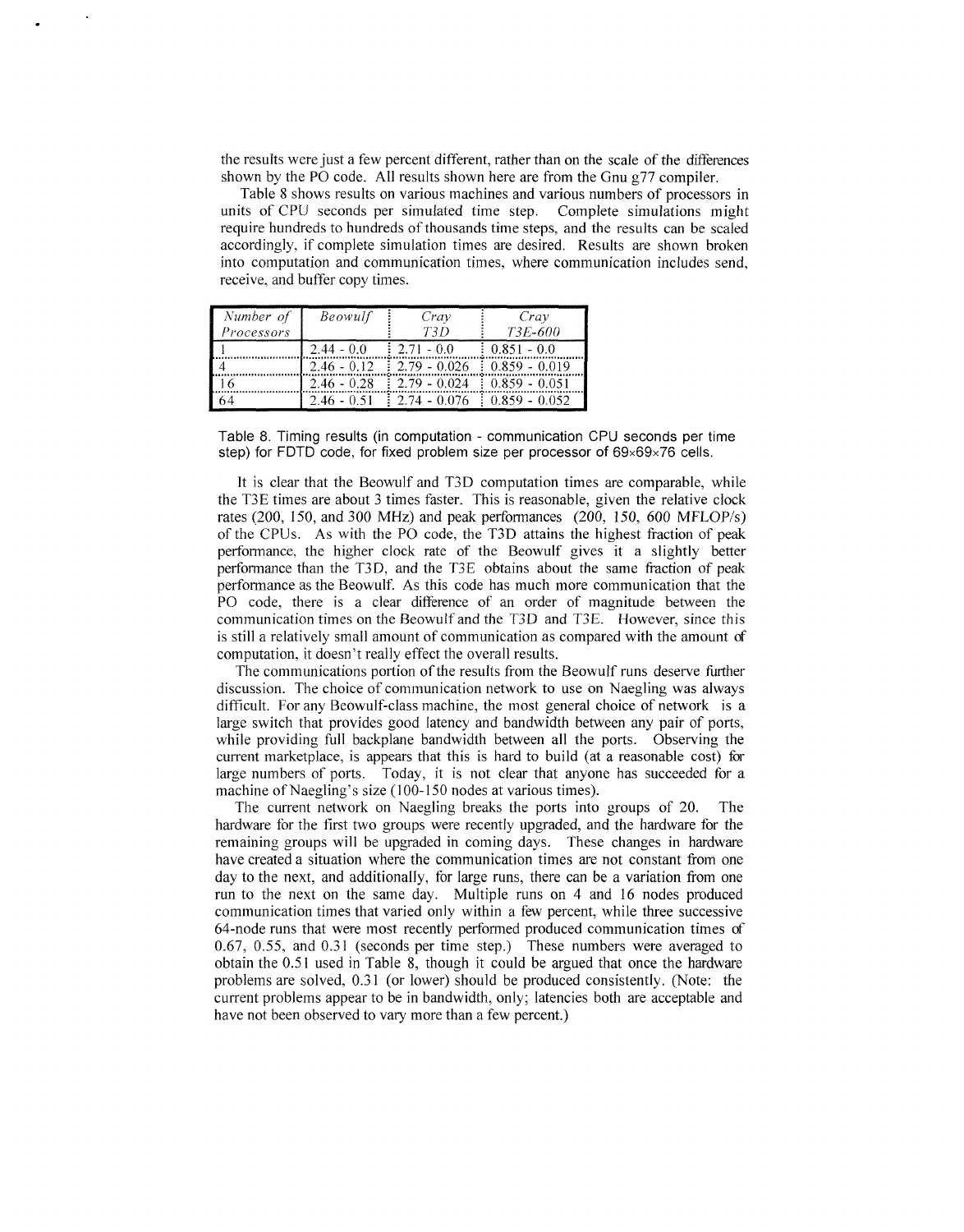## **1.6 CONCLUSIONS**

This paper has shown that for both parallel calculation of the radiation integral and parallel finite-difference time-domain calculations, a Beowulf-class computer provides slightly better perfonnance that a Cray T3D, at a much lower cost. The limited amount of communication in the physical optics code defines it as being in the heart of the regime in which Beowulf-class computing is appropriate, and thus it makes a good test code for an examination of code performance and scaling, as well as an examination of compiler options and other optimizations. The FDTD code contains more communication, but the amount is still fairly small when compared with the amount of computation, and this code is a good example of domain decomposition PDE solvers. (The timing results from this code show trends that are very similar to the results of other domain decomposition PDE solvers that have been examined at JPL.)

An interesting observation is that for Beowulf-class computing, using commodity hardware, the user also must be concerned with commodity software, including compilers. As compared with the T3D, where Cray supplies and updates the best compiler it has available, the Beowulf system has many compilers available from various vendors, and it is not clear that any one always produces better code than the others. In addition to the compilers used in this paper, at least one other exists (to which the authors did not have good access.) The various compilers also accept various extensions to FORTRAN, which may make compilation of any given code difficult or impossible without re-writing on some of it, unless of course the code was written strictly in standard FORTRAN 77 (or FORTRAN 90), which seems to be extremely uncommon.

It is also interesting to notice that the use hand-optimizations produces indeterminate results in the final run times, again depending on which compiler and which machine is used. Specific compiler optimization flags have not been discussed in this paper. but the set of flags that was used in each case were those that produced the fastest running code, and in most but not all cases, various compiler flag options produced greater variation in run times that any hand optimizations. The implication of this is that the user should try to be certain there are no gross inefficiencies in the code to be compiled, and that it is more important to choose the correct compiler and compiler flags. This is not a good situation.

The choice of communication network for a large Beowulf is certainly not obvious. Current products in the marketplace have demonstrated scalable latencies, but not scalable bandwidths. However, this may be changing, as seems to be demonstrated by the new portions of Naegling's network.

Overall, this paper has validated the choice of a Beowulf-class computer for both the physical optics application (and other similar low-communication applications) as well as for the finite-difference time-domain application (and other domain decomposition PDE solvers). It has examined performance of these codes in terms of comparison with the Cray T3D and T3E, scaling, and compiler issues, and pointed out some "features" of which users of Beowulf-systems should be aware.

#### **ACKNOWLEDGMENTS**

The authors would like to acknowledge helpful conversations with John Salmon and Jan Lindheim at Caltech, as well as the contribution of Bill Imbriale at JPL in developing the original POP0 code studied here. The FDTD code studied here includes large contributions made by Allen Taflove at Northwestern University.